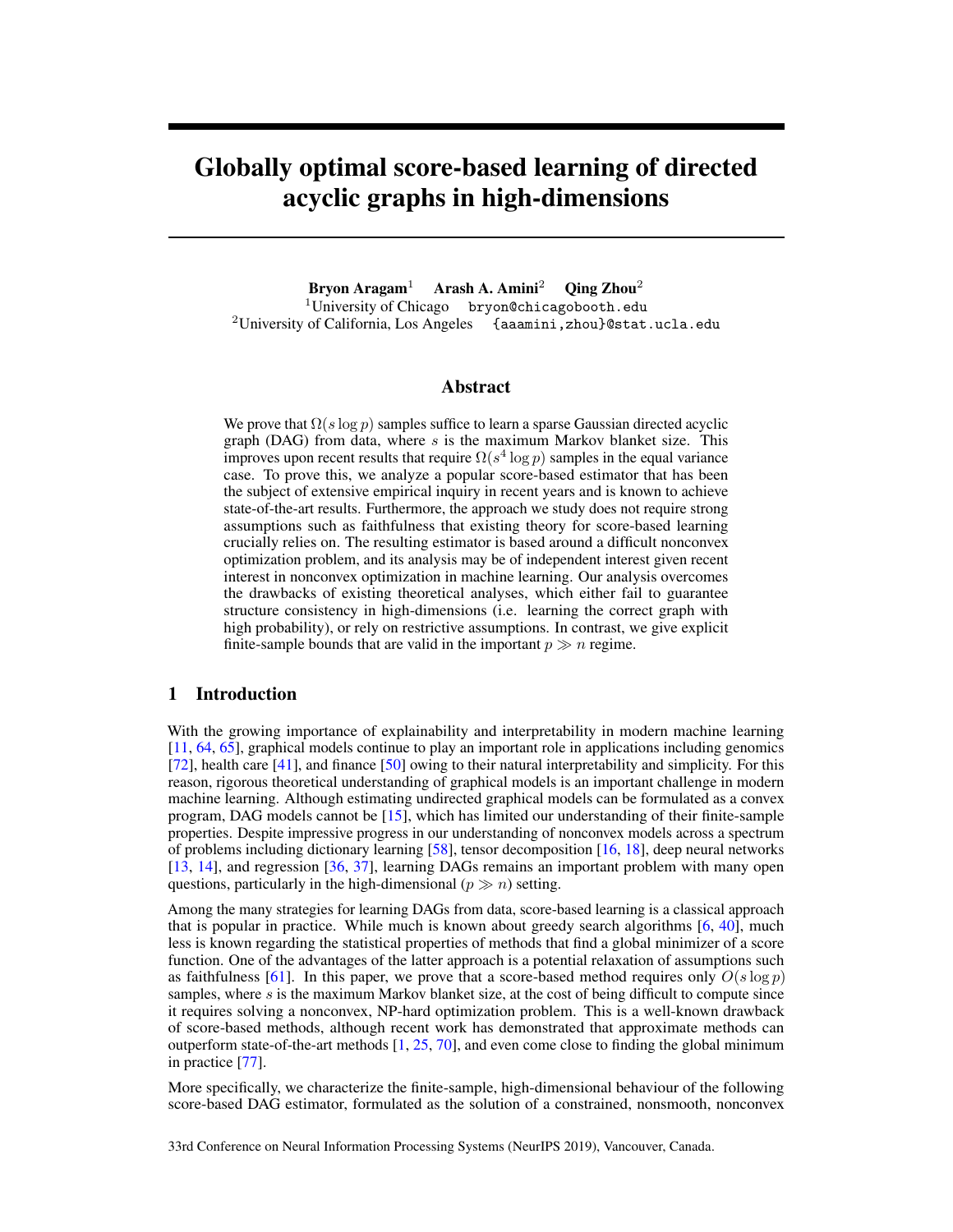optimization problem:

<span id="page-1-0"></span>
$$
\widehat{B} \in \underset{B \in \mathbb{D}}{\operatorname{arg\,min}} Q(B), \quad Q(B) = \frac{1}{2n} \left\| \mathbf{X} - \mathbf{X}B \right\|_{F}^{2} + \rho_{\lambda}(B),\tag{1}
$$

where D is the set of  $p \times p$  matrices representing the weighted adjacency matrix of a DAG,  $\mathbf{X} \in \mathbb{R}^{n \times p}$ is the data, and  $\rho_{\lambda}$  is a suitably chosen regularizer (Section [2.3\)](#page-3-0). In the literature on learning DAGs, *Q* is called a *score function*. This estimator has been the subject of extensive empirical inquiry [e.g. [1,](#page-8-4) [26,](#page-9-4) [51,](#page-10-5) [54,](#page-11-5) [68,](#page-11-6) [77\]](#page-12-1), and outperforms classical approaches such as the PC algorithm [\[57\]](#page-11-7) and greedy equivalence search [GES,  $6$ ] on high-dimensional data. Moreover, although computation of *B* is NP-hard [\[7\]](#page-8-5), it can be computed exactly using dynamic programming [\[43,](#page-10-6) [44,](#page-10-7) [55,](#page-11-8) [56\]](#page-11-9) and mixed integer programs [\[9,](#page-8-6) [10\]](#page-8-7), and approximate algorithms for computing this estimator scale to modern problem sizes with tens of thousands of variables [\[1,](#page-8-4) [3\]](#page-8-8).

**Contributions** In this paper we provide a comprehensive portrait of the behaviour of  $\hat{B}$ , providing much needed justification—and caution—for its use in applications. Specifically, our main contributions are as follows:

1. We provide explicit, finite-sample structure recovery guarantees for the score-based estimator [\(1\)](#page-1-0) that are valid when  $p \gg n$ . This is in contrast to recent work on score-based methods that either studies asymptotic properties of specific algorithms under faithfulness [\[40\]](#page-10-4), or does not prove exact structure recovery [\[35,](#page-10-8) [62\]](#page-11-10).

2. We develop a new proof technique in order to simplify the analysis of score-based estimators, based on a novel lattice construction and a reduction to neighbourhood regression. This construction allows us to provide *uniform* control over the superexponential family of neighbourhood regression problems that define  $(1)$ , a result that is potentially interesting in its own right.

3. We use this construction to prove an  $\Omega(s \log p)$  sample complexity under which *B* recovers the true DAG with high probability, which improves upon existing results. We also generalize existing results on estimating identifiable DAGs with equal error variances to what we call *minimum-trace* DAGs.

4. We discuss the more general, nonidentifiable case. In this setting, there is no "truth" to approximate, however, we show that  $\hat{B}$  still estimates a sufficiently sparse representative of the underlying distribution.

We anticipate these results will be of interest not only to the graphical modeling community, but also to the broader machine learning community in the way it analyzes a difficult nonconvex optimization problem head on.

**Previous work** It was recently shown that it is possible to learn DAGs in high-dimensions  $[2]-$ [23,](#page-9-6) [67\]](#page-11-11). These papers prove a lower bound of  $\Omega(k \log p)$  on the sample complexity where k is the maximum number of parents in the true DAG, and provide a polynomial-time algorithm that requires  $O(s<sup>4</sup> \log p)$  samples to recover this DAG. These papers are based on a new approach—distinct from traditional score-based or constraint-based learning—that uses second-order information to find a node ordering. Once this ordering is found, estimation is straightforward. Earlier work on the linear non-Gaussian case uses independent component analysis to identify the true DAG model [\[52,](#page-10-9) [53\]](#page-11-12) but requires  $n > p$  and as such is not high-dimensional.

Perhaps surprisingly, despite score-based methods being very popular in practice, none of these papers consider score-based methods. Asymptotically, consistency of the score-based GES algorithm is well-known [\[6,](#page-8-3) [40\]](#page-10-4), however, to the best of our knowledge finite-sample complexity results are not available for GES. Furthermore, these results assume strong faithfulness, which—as the name suggests—is an even stronger version of faithfulness that is known to be very stringent and may not hold in practice [\[34,](#page-10-10) [61\]](#page-11-3). By assuming faithfulness, the Markov equivalence class—and hence CPDAG—of a distribution becomes identified, which greatly simplifies the theoretical analysis. Only a few recent papers have studied finite-sample properties of score-based estimators: van de Geer and Bühlmann [\[62\]](#page-11-10) establish  $\ell_2$ -consistency of a restricted  $\ell_0$ -regularized MLE, Loh and Bühlmann [\[35\]](#page-10-8) analyze the empirical score of DAGs that are consistent with an estimated moral graph, and Yuan et al. [\[71\]](#page-11-13) analyze a constrained MLE. Unfortunately, the practical implications of these interesting theoretical results have been limited by certain aspects of their analysis. Although van de Geer and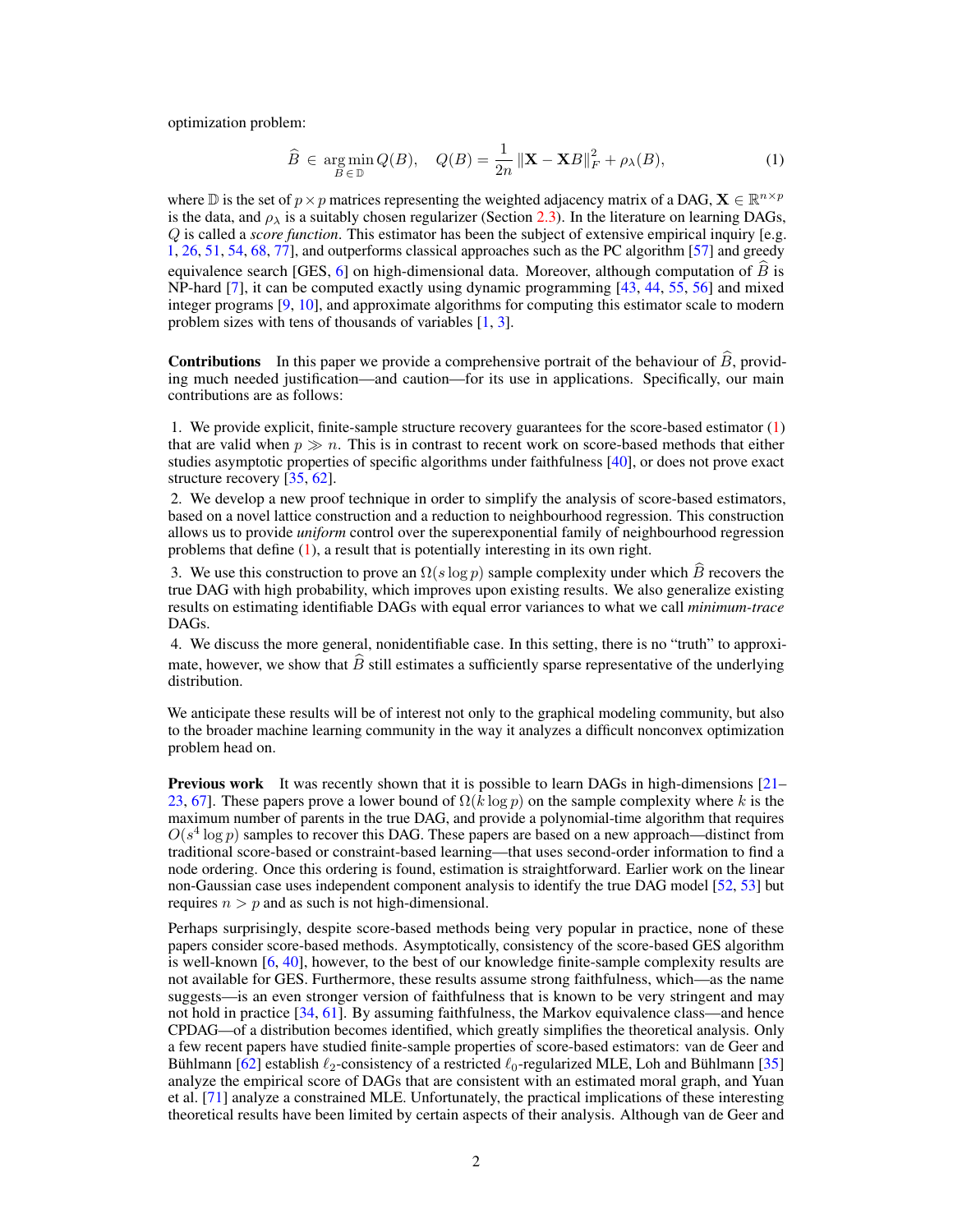Bühlmann [\[62\]](#page-11-10) and Yuan et al. [\[71\]](#page-11-13) avoid the faithfulness assumption, their structure consistency results require  $p \leq n$  and thus do not provide a direct theory for the high-dimensional structure learning problem. Loh and Bühlmann [\[35\]](#page-10-8) do not consider the problem of structure recovery, and one of our contributions is to show that by properly regularizing the score in high-dimensions, structure recovery is possible when  $p \gg n$ .

Perhaps surprisingly, proving consistency for the global minimizer of [\(1\)](#page-1-0) turns out to be a unique challenge: Despite a growing literature on theory for nonconvex problems [\[5,](#page-8-9) [8,](#page-8-10) [13,](#page-8-1) [14,](#page-8-2) [16,](#page-9-1) [18,](#page-9-2) [19,](#page-9-7) [28–](#page-9-8) [30,](#page-9-9) [33,](#page-10-11) [38,](#page-10-12) [58,](#page-11-2) [60\]](#page-11-14), existing techniques from the graphical modeling literature fail to capture the essence of the program [\(1\)](#page-1-0). Classical arguments such as the basic inequality can be used to prove  $\ell_2$ rates of convergence as in [\[63\]](#page-11-15), but translating these rates into structure learning (e.g. by thresholding) requires  $n = \Omega(p)$ . By assuming strong faithfulness, one can simplify the problem substantially by reducing it to a constraint-based method as in [\[40\]](#page-10-4). The latter work in particular sidesteps all of the difficulties in analyzing the nonconvex program [\(1\)](#page-1-0), which constitute arguably some of the most interesting theoretical aspects of this problem. More discussion on these points can be found in Section [6.](#page-7-0)

# 2 Background

Our approach is based on the structural equation model (SEM) interpretation of Gaussian DAGs. Suppose  $X = (X_1, \ldots, X_p)$  is a random vector satisfying

<span id="page-2-0"></span>
$$
X = \tilde{B}^T X + \tilde{\varepsilon}, \quad \tilde{\varepsilon} \sim \mathcal{N}_p(0, \tilde{\Omega}), \tag{2}
$$

where  $\widetilde{B} \in \mathbb{D}$  and  $\widetilde{\Omega}$  is a  $p \times p$  positive diagonal matrix of variances. One can interpret  $\widetilde{B}$  as the weighted adjacency matrix of a graph. Given an  $n \times p$  random matrix **X** whose rows are i.i.d. drawn according to the model [\(2\)](#page-2-0), we define a penalized least-squares (PLS) score function by [\(1\)](#page-1-0). It follows from [\(2\)](#page-2-0) that  $X \sim \mathcal{N}_p(0, \Sigma(\tilde{B}, \tilde{\Omega}))$ , where

$$
\Sigma(\widetilde{B}, \widetilde{\Omega}) := (I - \widetilde{B})^{-T} \widetilde{\Omega} (I - \widetilde{B})^{-1}.
$$
\n(3)

We will assume that  $\Sigma \succ 0$ , and moreover that  $r_{\min}(\Sigma) \asymp r_{\max}(\Sigma) \asymp 1$ , i.e. the eigenvalues of  $\Sigma$  are bounded away from 0 and  $\infty$ . This is purely to simplify the theorem statements; explicit constants depending on  $\Sigma$  and its eigenvalues can be found in the supplement.

**Notation** We write  $a \geq b$  (resp.  $a \leq b$ ) to mean that  $a \geq C \cdot b$  (resp.  $a \leq C \cdot b$ ) for some constant  $C > 0$ . In all cases, exact values for these constants can be found in the supplement.

## 2.1 Identifiability

The map  $(\widetilde{B}, \widetilde{\Omega}) \mapsto \Sigma(\widetilde{B}, \widetilde{\Omega})$  is not one-to-one, i.e. without further assumptions the model [\(2\)](#page-2-0) is nonidentifiable. Recent work [\[12,](#page-8-11) [21,](#page-9-5) [62\]](#page-11-10) assumes *equivariance*, i.e.  $\Sigma = \Sigma(\widetilde{B}, \widetilde{\omega}^2 I)$  for some  $\tilde{\omega}^2 > 0$ , which ensures that  $\tilde{B}$  is identifiable [\[47\]](#page-10-13). We generalize this condition as follows: Let  $\mathbb{R}^p_+$ denote the space of  $p \times p$  positive diagonal matrices and define the *equivalence class* of  $\Sigma$  by

$$
\mathfrak{D}(\Sigma) = \left\{ (\widetilde{B}, \widetilde{\Omega}) \in \mathbb{D} \times \mathbb{R}_+^p : \Sigma = \Sigma(\widetilde{B}, \widetilde{\Omega}) \right\},\tag{4}
$$

and call  $\widetilde{B}_{\min}$  a *minimum-trace DAG* if  $(\widetilde{B}_{\min}, \widetilde{\Omega}_{\min}) \in \arg \min \{ \text{tr } \widetilde{\Omega} : (\widetilde{B}, \widetilde{\Omega}) \in \mathfrak{D}(\Sigma) \}$ . In other words,  $\widetilde{B}_{\text{min}}$  minimizes the total conditional variance amongst all of the DAGs that represent  $\Sigma$ . We will sometimes abuse notation by writing  $\widetilde{B} \in \mathfrak{D}(\Sigma)$  or  $\widetilde{\Omega} \in \mathfrak{D}(\Sigma)$  for short. The following lemma connects equivariant DAGs to minimum-trace DAGs:

<span id="page-2-1"></span>**Lemma 2.1.** *Suppose*  $\Sigma$  *is given and*  $\Sigma = \Sigma(\widetilde{B}, \widetilde{\omega}^2 I)$  *for some*  $\widetilde{\omega}^2 > 0$ *. Then*  $\widetilde{B}$  *is the unique minimum-trace DAG in*  $\mathfrak{D}(\Sigma)$ *.* 

In general, minimum-trace DAGs are not unique, so this lemma shows that the concept of minimumtrace provides a convenient generalization of known identifiability results for equivariant DAGs.

Beyond their connection with equivariance DAGs, it is important to address *why* minimum-trace DAGs should be of interest in the sequel. As discussed previously, despite a lack of theoretical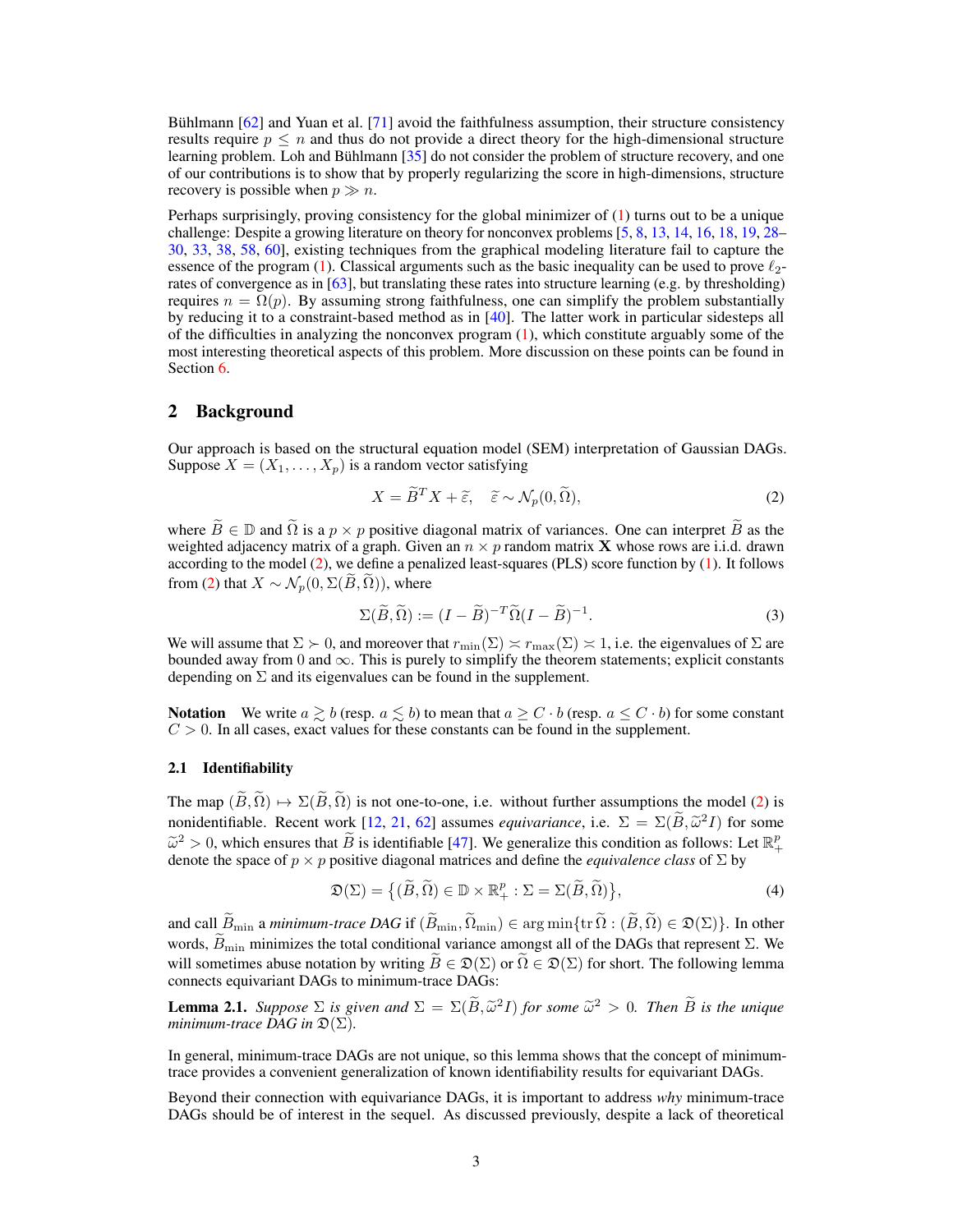justification, the estimator  $\widehat{B}$  is popular in practice [e.g. [1,](#page-8-4) [26,](#page-9-4) [51,](#page-10-5) [54,](#page-11-5) [68,](#page-11-6) [77\]](#page-12-1). Our motivation is to answer fundamental questions such as *does*  $\widehat{B}$  *converge*, and if so, *to what*? We note that even the former question is surprisingly tricky; see Section [4.](#page-5-0) The results presented in this paper will show that not only does  $\hat{B}$  converge, we can pinpoint what it converges to, namely a minimum-trace DAG. The importance of this result lies not in the fact that we might be interested in minimum-trace DAGs, but perhaps that we might not be: Whether or not one would be interested in a minimum-trace (or equivariance) DAG depends on the application.

## 2.2 Superstructures

In addition to [\(1\)](#page-1-0), we will also study a restricted version of  $\hat{B}$  defined as follows: Given an undirected graph  $G = (V, E)$ , define  $\mathbb{D}_G = \{B \in \mathbb{D} : B \subset G\}$ , i.e. the subset of  $\mathbb D$  that are subgraphs of *G*, and

$$
\widehat{B}(G) \in \underset{B \in \mathbb{D}_G}{\text{arg min}} Q(B),\tag{5}
$$

where  $Q(B)$  is defined as in [\(1\)](#page-1-0). The graph *G* is called a *superstructure*, and reduces both the computational and statistical complexity of score-based methods [\[42,](#page-10-14) [46\]](#page-10-15). We recall here also the *moral graph*  $\mathfrak{m}(B)$  of a DAG *B*, defined as the undirected graph that results from ignoring edge orientation in *B* and adding an undirected edge between the parents of each node in *B*. Clearly,  $\mathfrak{m}(B)$ is a superstructure of *B*.

## <span id="page-3-0"></span>2.3 Regularizer

Traditionally, score functions use  $\ell_0$ -regularization, i.e.  $\rho_\lambda(B) = \lambda^2 \sum_{i,j} 1(\beta_{ij} \neq 0)$  [\[6,](#page-8-3) [20,](#page-9-10) [62\]](#page-11-10). This penalty leads to good theoretical properties but is difficult to optimize due to its combinatorial nature. For this reason, we consider the  $\ell_1$ -regularizer,  $\rho_\lambda(B) = \lambda \sum_{i,j} |\beta_{ij}|$ , which is a convex surrogate of the  $\ell_0$ -regularizer that is easier to optimize [\[77\]](#page-12-1), as well as the minimax concave penalty (MCP) [\[73\]](#page-12-2), which is a continuous, nonconvex interpolant between  $\ell_0$  and  $\ell_1$  regularization. Although easier to compute with,  $\ell_1$  regularization is known to require strong incoherence conditions for consistent variable selection [\[39,](#page-10-16) [66,](#page-11-16) [76\]](#page-12-3), whereas the MCP does not require these conditions. More details can be found in Appendix [A.2](#page-0-0) of the supplement.

The following condition formalizes the assumptions we place on  $\rho_{\lambda}$ . Let  $N_i(G)$  denote the neighbourhood of  $X_j$  in  $G$ , i.e. the set of all vertices adjacent to  $X_j$ .

<span id="page-3-2"></span>**Condition 2.1** (Regularizer). *The regularizer*  $\rho_{\lambda}$  *is either*  $\ell_1$  *or the MCP. If*  $\ell_1$  *regularization is used, then additionally assume that*  $\zeta(G) < 1$ *, where* 

<span id="page-3-3"></span>
$$
\zeta(G) := \sup_{1 \le j \le p} \sup_{S \subset N_j(G)} \|\Sigma_{S^c S}(\Sigma_{S S})^{-1}\|_{1,\infty}.
$$
 (6)

Here,  $||A||_{1,\infty} = \max_i \sum_j |a_{ij}|$ . Crucially, if  $\rho_{\lambda}$  is the MCP, then we are left with a continuous optimization problem *without* requiring any incoherence conditions.

## 3 The identifiable case: Recovery of minimum-trace DAGs

We begin with the identifiable case, i.e.  $B_{\text{min}}$  is unique.

## 3.1 Assumptions

Given a minimum-trace DAG  $\widetilde{B}_{\text{min}}$ , define for  $\eta > 0$ 

$$
\chi(\eta) := \inf_{\substack{\widetilde{\Omega} \neq \widetilde{\Omega}_{\min} \\ \widetilde{\Omega} \in \mathfrak{D}(\Sigma)}} \Big[ (1 - \eta) \operatorname{tr} \widetilde{\Omega} - (1 + \eta) \operatorname{tr} \widetilde{\Omega}_{\min} - \rho_{\lambda} (\widetilde{B}_{\min}) \Big]. \tag{7}
$$

<span id="page-3-1"></span>Given a superstructure  $G$ , let  $s = s(G)$  denote the maximum degree of  $G$ , and define

$$
\gamma_1 = \gamma_1(G) := 4\sqrt{\frac{s \log[3ep/s] + \log p}{n}},\tag{8}
$$

$$
\gamma_2 = \gamma_2(G) := \left(1 + 3\sqrt{2}\sqrt{\frac{s\log(ep/s)}{n}}\right)^2.
$$
\n(9)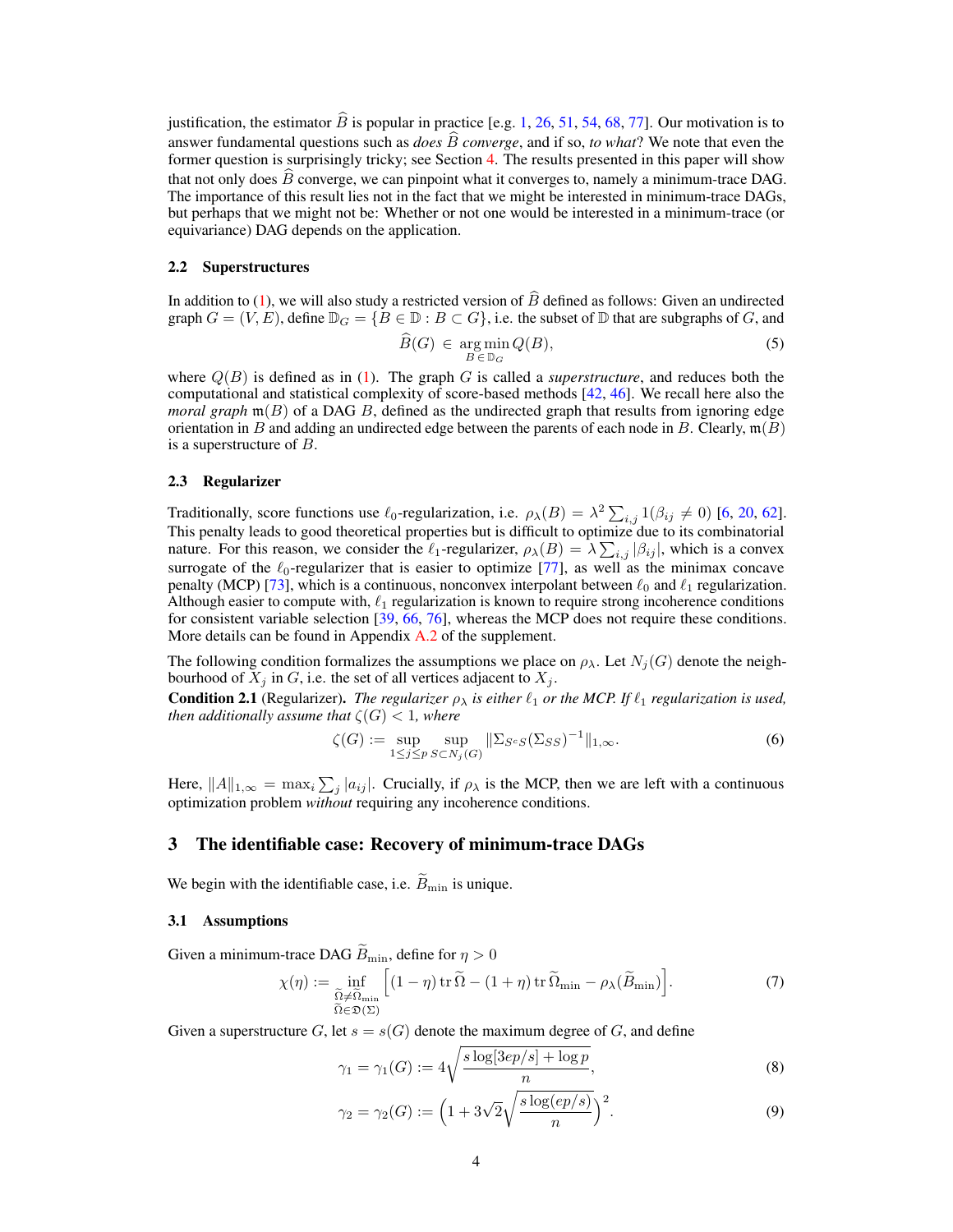#### **Condition 3.1** (Identifiability).  $\Sigma \succ 0$ , and

<span id="page-4-0"></span>*(a) There exists a unique minimum-trace DAG*  $\widetilde{B}_{\text{min}} \in \mathfrak{D}(\Sigma)$ ;

<span id="page-4-1"></span>*(b)*  $\gamma_1(G) \leq 1$  *and*  $\chi(\eta) > 0$ *, where*  $\eta := \gamma_1[1 + 6\kappa(\Sigma; s)\gamma_2]$  *and*  $\kappa(\Sigma; s)$  *is a constant that depends on*  $\Sigma$  *and s.* 

See [\(47\)](#page-0-1) in the supplement for an exact expression of  $\kappa(\Sigma; s)$ , which is roughly the maximum condition number of the principal submatrices of  $\Sigma$  of size  $O(s)$ . Condition [3.1](#page-3-1)[\(a\)](#page-4-0) is an identifiability condition on  $B_{\text{min}}$ , and Condition [3.1](#page-3-1)[\(b\)](#page-4-1) is needed to recover  $B_{\text{min}}$  from finite samples. By Lemma  $2.1$ , Condition  $3.1(a)$  $3.1(a)$  is strictly weaker than equivariance. Under this condition, we can speak of "the" minimum-trace DAG, which will be denoted in the sequel by  $(\hat{B}_{\text{min}}, \hat{\Omega}_{\text{min}})$ . Condition [3.1](#page-3-1)[\(b\)](#page-4-1) is closely related to gap conditions that have appeared previously  $[35, 62]$  $[35, 62]$  $[35, 62]$ , and is discussed in detail in Section [3.2.](#page-4-2)

## <span id="page-4-2"></span>3.2 First main result: Identifiable DAGs

For any  $A \in \mathbb{R}^{p \times p}$ , let  $\tau_*(A) := \min\{|a_{ij}| : a_{ij} \neq 0\}$ . The quantity  $\tau_*(\widetilde{B}_{\min})$  measures the smallest nonzero weight in  $B_{\text{min}}$ , which is a measure of the signal strength in the problem.

<span id="page-4-3"></span>**Theorem [3.1](#page-3-1).** *Suppose that Conditions* [2.1](#page-3-2) *and* 3.1 *hold and that*  $\widetilde{B}_{\min} \subset G$ *. If*  $n \geq s \log p$ *,*  $\lambda \gtrsim \sqrt{\log p/n}$ , and  $\tau_*(\widetilde{B}_{\min}) \gtrsim \lambda$ , then

$$
\mathrm{supp}(\widehat{B}(G)) = \mathrm{supp}(\widetilde{B}_{\mathrm{min}})
$$

*with probability*  $1 - O(e^{-k \log p})$ *, where k is the maximum in-degree of*  $\widetilde{B}_{\text{min}}$ *.* 

In fact, even if Condition  $3.1(a)$  $3.1(a)$  fails—i.e.  $\widetilde{B}_{\text{min}}$  is not identifiable—the conclusions of Theorem 3.1 continue to hold for *some* minimum-trace DAG. In the next section, we consider the nonidentifiable case in even greater detail (see Theorem [4.1\)](#page-6-0).

The previous theorem assumes that a *consistent* superstructure G is known, i.e. that  $B_{\text{min}} \subset G$ .<br>A standard approach is to define G by the support of a consistent estimate of the precision matrix  $\Gamma = \Sigma^{-1}$ . The following assumption encodes the minimal requirement we need on  $\Sigma$  and  $\widetilde{B}_{\text{min}}$ .

<span id="page-4-4"></span>**Condition 3.2** (Superstructure). *If*  $(i, j)$  *is an edge in*  $m(\widetilde{B}_{\text{min}})$ *, then*  $\Gamma_{ij} \neq 0$ *.* 

The results in Loh and Bühlmann [\[35\]](#page-10-8) show that as long as the entries of  $\widetilde{B}_{\text{min}}$  are drawn from a continuous distribution, Condition [3.2](#page-4-4) is satisfied except on a set of measure zero. For details, see Theorem 2 and Assumption 1 therein. Under Condition [3.2,](#page-4-4) it suffices to use a consistent estimate of the support of  $\Gamma$ , which can be estimated using known results [\[39\]](#page-10-16). Let  $\Gamma$  denote such an estimate and with some abuse of notation, denote the resulting DAG estimator by  $\widehat{B}(\widehat{\Gamma})$ .

<span id="page-4-5"></span>**Corollary 3.1.** Suppose that Conditions [2.1,](#page-3-2) [3.1,](#page-3-1) and [3.2](#page-4-4) hold. If  $n \geq s \log p$ ,  $\lambda \geq \sqrt{\log p/n}$ ,  $\tau_*(\Gamma) \geq \lambda$ , and  $\tau_*(\widetilde{B}_{\min}) \geq \lambda$ , then

$$
\mathrm{supp}(\widehat{B}(\widehat{\Gamma})) = \mathrm{supp}(\widehat{B}_{\min})
$$

*with probability*  $1 - O(e^{-k \log p})$ *.* 

Corollary [3.1](#page-4-5) implies that there is a score-based estimator with sample complexity  $\Omega(s \log p)$ . In contrast to Ghoshal and Honorio  $[21]$ , who require an element-wise consistent estimate of  $\Gamma$  (i.e. in  $\ell_{\infty}$ -norm), our result only requires the support of  $\Gamma$ . The former approach leads to a  $\Omega(s^4 \log p)$ sample complexity, whereas our approach requires only  $\Omega(s \log p)$  samples. Both of these results are a significant improvement over existing results on score-based methods, e.g. Theorem 5.1 in [\[62\]](#page-11-10), which requires  $p \leq n/\log n$  and hence  $n \geq p$ .

Faithfulness and the beta-min condition Theorem [3.1](#page-4-3) does not require the faithfulness assumption, which is a standard assumption in the literature on learning DAGs for both score-based [\[6,](#page-8-3) [40\]](#page-10-4) and constraint-based methods [\[31\]](#page-9-11), and is known to be very strong in practice [\[34,](#page-10-10) [61\]](#page-11-3). Assuming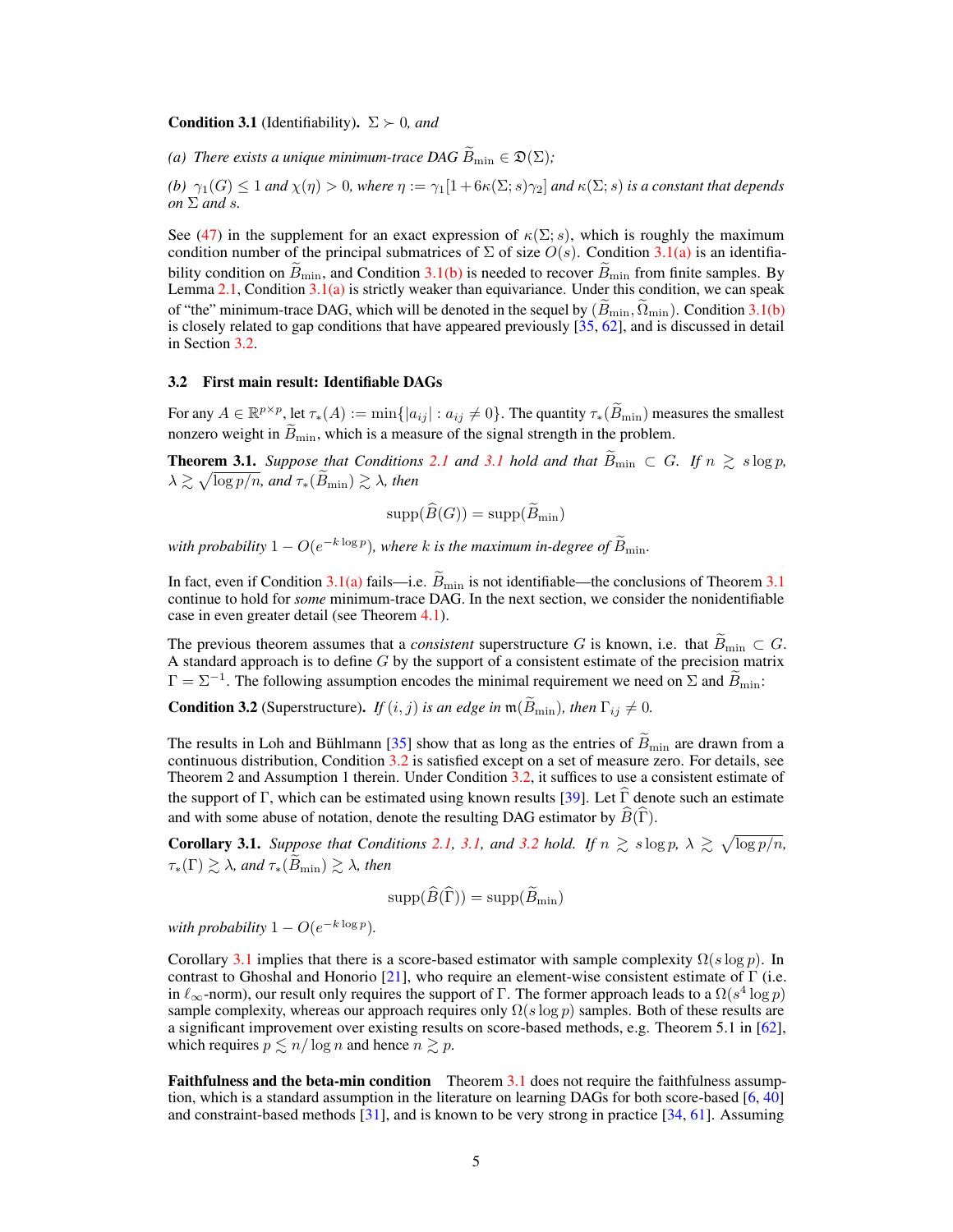faithfulness, the Markov equivalence class becomes identified, which simplifies the problem by restricting the number of equivalent DAGs that must be controlled. Recent work has also relaxed this assumption [\[21,](#page-9-5) [23,](#page-9-6) [45,](#page-10-17) [62\]](#page-11-10), however, to the best of our knowledge, our result is the first such result for score-based estimators in high-dimensions. Instead, we require a beta-min condition on the true DAG  $B_{\text{min}}$ , which is typical in the statistical literature on model selection.

Gap condition Condition [3.1](#page-3-1)[\(b\)](#page-4-1) imposes an implicit assumption on the degree of *G* through the requirement  $\gamma_1(G) \leq 1$  which roughly translates to  $s \log(p/s) + \log p \lesssim n$ . The assumption on  $\chi(\eta)$ , on the other hand, is a type of identifiability condition on  $\tilde{B}_{\text{min}}$ . Whereas Condition [3.1](#page-3-1)[\(a\)](#page-4-0) requires  $\widetilde{B}_{\text{min}}$  to be identifiable in the infinite sample limit, Condition [3.1](#page-3-1)[\(b\)](#page-4-1) requires that there is a "gap" on the order  $\sqrt{s \log p/n}$  between the expected loss of  $B_{\text{min}}$  and the expected loss of any other DAG in  $\mathfrak{D}(\Sigma)$ . To see this, note that  $\mathbb{E} \|\mathbf{X} - \mathbf{X}B\|_F^2 / n = \text{tr} \, \Omega$  for any  $(B, \Omega) \in \mathfrak{D}(\Sigma)$  and define

$$
gap(\Sigma) := \inf \{ tr \, \widetilde{\Omega} - tr \, \widetilde{\Omega}_{\text{min}} : \widetilde{\Omega} \neq \widetilde{\Omega}_{\text{min}}, \, \widetilde{\Omega} \in \mathfrak{D}(\Sigma) \}. \tag{10}
$$

When  $\rho_{\lambda}$  is the MCP and  $\lambda \gtrsim \eta$ , a straightforward calculation shows that the following two conditions are sufficient to guarantee Condition [3.1](#page-3-1)[\(b\),](#page-4-1) in addition to  $\gamma_1 \leq 1$ : There exists  $a \geq 0$  such that

<span id="page-5-2"></span><span id="page-5-1"></span>
$$
gap(\Sigma) \gtrsim \left[\frac{s\log(p/s) + \log p}{n}\right]^a p,\tag{11}
$$

$$
\|\widetilde{B}_{\min}\|_0 \lesssim \left[\frac{n}{s\log(p/s) + \log p}\right]^{1 - \frac{a}{2}} p. \tag{12}
$$

Thus, Condition  $3.1(b)$  $3.1(b)$  allows one to trade off the size of the "gap" in [\(11\)](#page-5-1) with a sparsity condition [\(12\)](#page-5-2) on  $B_{\text{min}}$ . For example, taking  $a \in (0,2)$  and  $s \log(p/s) + \log p \ll n$  allows  $\text{gap}(\Sigma) = o(p)$ while simultaneously tolerating an average degree  $\|\widetilde{B}_{\text{min}}\|_0/p$  that grows without bound (cf. [\(12\)](#page-5-2)). Since the problem considered here is at least as hard as *p* separate regression problems, this scaling in terms of *p* is expected. Similar conditions with a similar scaling have appeared in previous work [\[35,](#page-10-8) [62\]](#page-11-10).

# <span id="page-5-0"></span>4 The general case: Recovery of sparse representations

In the previous section, we leveraged strong prior information—namely identifiability and a consistent superstructure—in order to analyze the sample complexity of learning a minimum-trace DAG. In practice, such prior information may not be available, and in general it is well-known that Gaussian DAGs are not identifiable  $[2, 62]$  $[2, 62]$  $[2, 62]$ . The estimator  $(1)$ , of course, is well-defined whether or not Condition [3.1](#page-3-1) holds, and in practice, one typically computes  $\hat{B}$  and "hopes for the best". Is it possible to say more in the general setting? Surprisingly, even if there is no DAG  $B \in \mathcal{D}(\Sigma)$  that is identifiable, we can still provide guarantees. The idea is to first show that  $\hat{B}$  converges to *some* DAG  $\hat{B} \in \mathfrak{D}(\Sigma)$ , and then show that *B* is well-behaved compared to other representative DAGs in  $\mathfrak{D}(\Sigma)$ . Specifically, we will show that  $\widetilde{B}$  is roughly as sparse as a minimum-trace DAG.

#### 4.1 Assumptions

*Definition* 4.1*.* Let  $\tilde{\beta}_i$  denote the *j*th column of  $\tilde{B} \in \mathbb{D}$ *.* For any  $\Sigma$ *,* let

$$
d(\mathfrak{D}(\Sigma)) := \sup_{\widetilde{B} \in \mathfrak{D}(\Sigma)} \|\widetilde{B}\|_0, \quad \tau_*(\mathfrak{D}(\Sigma)) := \inf_{\widetilde{B} \in \mathfrak{D}(\Sigma)} \tau_*(\widetilde{B}). \tag{13}
$$

We will write  $d = d(\mathfrak{D}(\Sigma))$  to simplify the notation in the sequel.

<span id="page-5-3"></span>**Condition 4.1** (Minimum-trace DAG).  $\Sigma \succ 0$ , and there is a minimum-trace DAG  $\widetilde{B}_{\text{min}}$  such that

<span id="page-5-4"></span>
$$
\frac{\rho_{\lambda}(\widetilde{B}_{\mathrm{min}})}{\mathrm{tr}\,\widetilde{\Omega}_{\mathrm{min}}}\geq a_2\sqrt{\frac{(d+1)\log p}{n}}\quad\text{for some $a_2>0$}.
$$

Condition [4.1](#page-5-3) can be interpreted as putting a soft lower bound on the weights in  $\tilde{B}_{\text{min}}$ , as measured by the regularizer  $\rho_{\lambda}$  and  $\tilde{\Omega}_{\text{min}}$ . For comparison, recall that the usual beta-min condition in regression is  $\min_j |\beta_j| \gtrsim \sigma \sqrt{\log p/n}$ .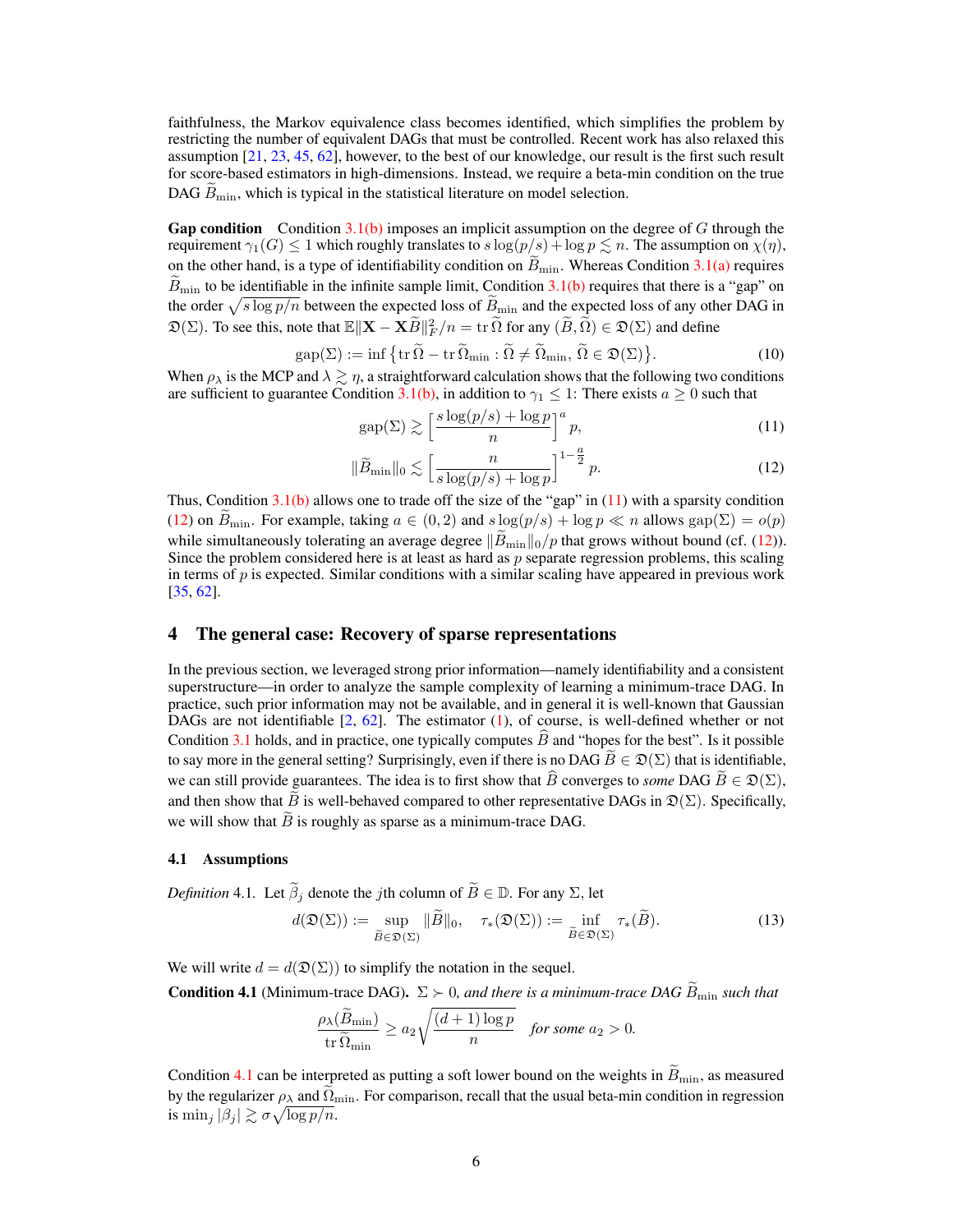#### 4.2 Second main result: The nonidentifiable case

Our second result shows that even in the absence of identifiability assumptions, we can still guarantee that *B* recovers the support of a DAG  $B \in \mathcal{D}(\Sigma)$ , and that *B* must also be sparse. In fact, we note that even without the sparsity conclusion, it is not obvious (and indeed nontrivial to show) that  $\widehat{B}$ approaches any particular member of  $\mathfrak{D}(\Sigma)$ .

<span id="page-6-0"></span>**Theorem [4.1](#page-5-3).** *Suppose that Conditions* [2.1](#page-3-2) (with G the complete graph in the case of  $\ell_1$ ) and 4.1 *hold. If*  $n \geq d \log p$ ,  $\lambda \geq \sqrt{(d+1) \log p/n}$ , and  $\tau_*(\mathfrak{D}(\Sigma)) \geq \lambda$  then there exists  $\widetilde{B} \in \mathfrak{D}(\Sigma)$  and a *minimum-trace DAG*  $\widetilde{B}_{\text{min}} \in \mathfrak{D}(\Sigma)$  *such that* 

$$
\text{supp}(\widehat{B}) = \text{supp}(\widetilde{B}) \quad \text{and} \quad \rho_{\lambda}(\widetilde{B}) \lesssim \rho_{\lambda}(\widehat{B}) \lesssim \rho_{\lambda}(\widetilde{B}_{\min})
$$

*with probability at least*  $1 - O(e^{-d \log p})$ *.* 

This is similar to the approach taken in van de Geer and Bühlmann [\[62\]](#page-11-10) with some key differences: 1) Their Theorem 3.1 does *not* establish structure consistency, and 2) Their  $\ell_0$ -regularized MLE involves a thresholded parameter space that is much more difficult to compute in practice, whereas our estimator [\(1\)](#page-1-0) is defined over the full parameter space and involves continuous optimization.

In contrast to Theorem [3.1,](#page-4-3) Theorem [4.1](#page-6-0) no longer requires the identifiability condition (Condi-tion [3.1\)](#page-3-1), which is replaced by Condition [4.1](#page-5-3) on  $B_{\text{min}}$ . The tradeoffs are 1) The estimator *B* is no longer guaranteed to recover an exact minimum-trace DAG, and 2) The beta-min condition and sample complexity now depend on the sparsity parameter *d*, which may be larger than *s* and can be large for general covariance matrices. This result also emphasizes the advantages of nonconvex regularization: When  $\ell_1$ -regularization is used, the incoherence condition [\(6\)](#page-3-3) is imposed over every neighbourhood, which is a very severe restriction. With the MCP, there are no incoherence assumptions whatsoever.

**Sparsity** A key conclusion in Theorem [4.1](#page-6-0) is that  $\rho_{\lambda}(\tilde{B}) \lesssim \rho_{\lambda}(\tilde{B}) \lesssim \rho_{\lambda}(\tilde{B}_{\min})$ : This says that  $\tilde{B}$ is consistent with a parsimonious DAG. It is easy to show that this implies  $\|\tilde{B}\|_0 \lesssim \|\tilde{B}\|_0 \lesssim \|\tilde{B}_{\text{min}}\|_0$ for the MCP regularizer. For the  $\ell_1$  penalty, we have  $\|\widetilde{B}\|_1 \lesssim \|\widetilde{B}\|_1 \lesssim \|\widetilde{B}_{\min}\|_1$ , which can be interpreted as a "soft" notion of sparsity.

**Strong faithfulness and the beta-min condition** In contrast to Theorem  $3.1$ , which only requires a beta-min condition on the true DAG  $\tilde{B}_{\text{min}}$ , Theorem [4.1](#page-6-0) requires a much stronger condition on the smallest weight of any DAG in the equivalence class  $\mathfrak{D}(\Sigma)$  (cf. [\(13\)](#page-5-4)). This is reminiscent of—but not the same as—the *strong faithfulness* condition, which roughly asserts that the minimum partial correlation between any pair of *d*-separated variables in the true DAG is bounded away from zero. We leave it to future work to study this connection more carefully, however, we note here that previous work on this problem [\[61\]](#page-11-3) has noted the difficulty of establishing such an explicit relationship, and to the best of our knowledge this remains an open problem. Nonetheless, the novelty of Theorem [4.1](#page-6-0) is in establishing finite-sample structure recovery without imposing any identifiability requirement, so it is natural to expect that stronger assumptions will be needed.

## 5 Proof outline

Our basic strategy is to reduce the analysis of  $\hat{B}$  to a family of neighbourhood regression problems, using a similar approach as in our preprint [\[2\]](#page-8-12). This is similar to undirected models, for which the analysis can be reduced to *p* different regression problems, namely the regression of  $X_i$  onto  $X_{-i}$ [\[39,](#page-10-16) [69\]](#page-11-17). Unfortunately, for DAGs, there are  $p2^p$  possible regression problems (the regression of  $X_j$ onto any subset  $S \subset [p]_j$ , which quickly become intractable to control uniformly. The manner in which these problems are controlled highlights the main technical difference between the proofs of Theorems [3.1](#page-4-3) and [4.1.](#page-6-0)

To prove Theorem [3.1,](#page-4-3) we first prove a uniform concentration result for the score *Q*(*B*). Specifically, letting  $\ell(B) = ||\mathbf{X} - \mathbf{X}B||_F^2/(2n)$ , we show that the following upper bound holds with high probability over  $\mathbb{D}_G$  (Proposition [B.7\)](#page-0-2):

<span id="page-6-1"></span>
$$
|\ell(B) - \mathbb{E}\ell(B)| \le \gamma_1 \left[1 + 6\kappa(\Sigma; s)\gamma_2\right] \mathbb{E}\ell(B) \quad \text{for all } B \in \mathbb{D}_G. \tag{14}
$$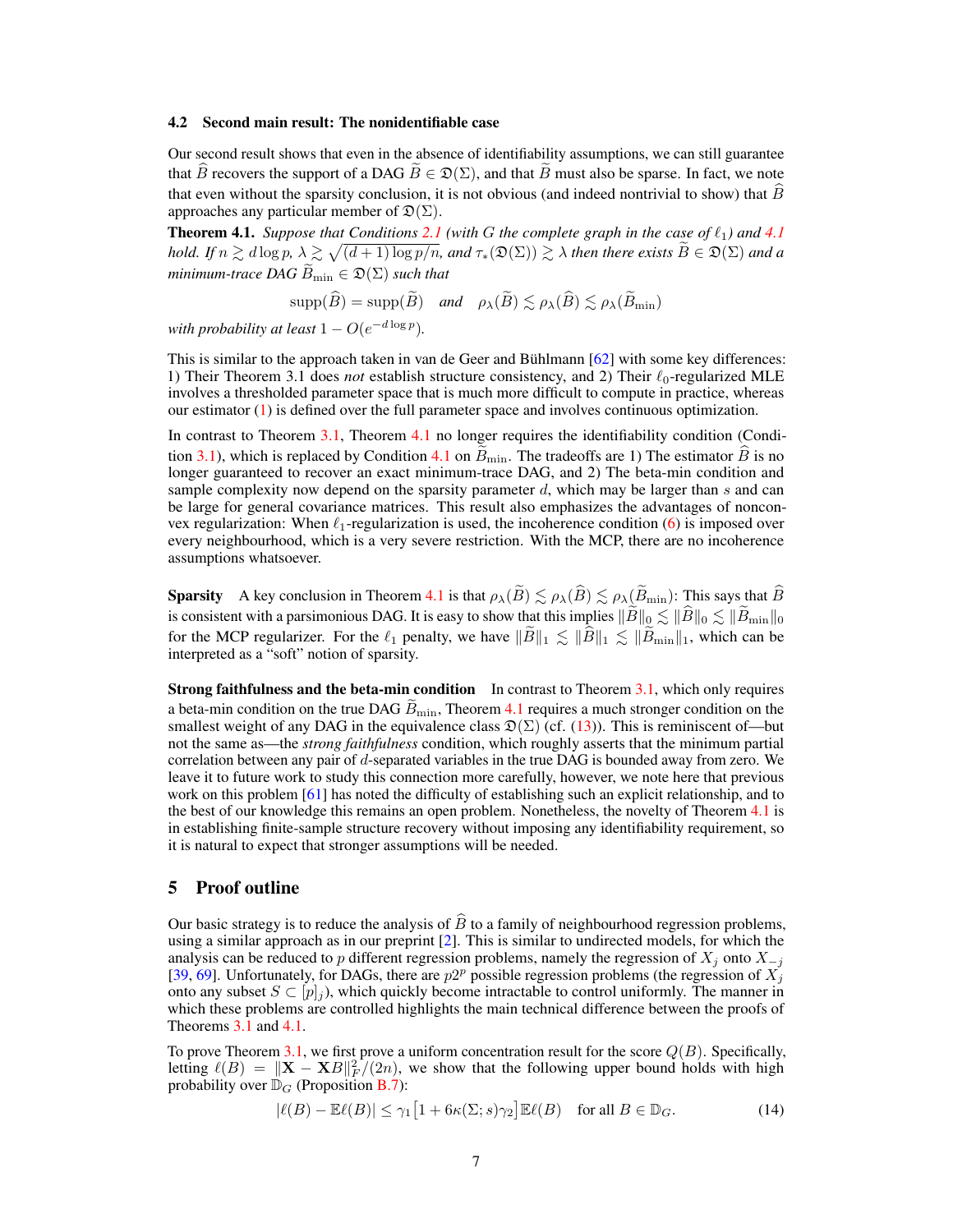Based on this result, we show that  $\widehat{B}$  has the same topological sort as  $\widetilde{B}_{\text{min}}$ . This topological sort identifies candidate parent sets for each node  $X_j$ , and reduces the problem to  $p$  regression problems. The main technical device here is uniform score concentration via [\(14\)](#page-6-1), which is an interesting result in its own right due to its uniform control of an unbounded, subexponential empirical process. We note here that the requirement that  $\gamma_1(G) \leq 1$  in Condition [3.1](#page-3-1)[\(b\)](#page-4-1) is precisely the condition needed to ensure uniform concentration is possible over the restricted space  $\mathbb{D}_G$ .

The proof of Theorem [4.1](#page-6-0) is more subtle and involved. Since we no longer assume we can restrict to a superstructure, uniform score concentration (i.e. over the full space D) is no longer readily viable. As a result, we must obtain *uniform control* over all *p*2*<sup>p</sup>* neighbourhood regression problems. Let  $\beta_j(S) = \sum_{SS}^{-1} \sum_{Sj}$  denote the population regression coefficients of  $X_j$  onto  $X_S$ , where  $S \subset [p]_j$ . It is not hard to show that  $\hat{B}$  reduces to estimating  $\beta_j(S)$  for *p random* sets *S* that depend on **X** with the penalized least-squares estimator

$$
\widehat{\beta}_j(S) \in \underset{\theta \in \mathbb{R}^m, \text{ supp}(\theta) \subset S}{\arg \min} \frac{1}{2n} ||\mathbf{x}_j - \mathbf{X}\theta||_2^2 + \rho_{\lambda}(\theta).
$$

It turns out that these estimators have a great deal of redundancy, and in order to control all  $p2^p$  such estimators, it suffices to control at most  $O(p^d)$  of them. In order to prove this, we show that the following set system has a largest element  $M_i(S)$  (Lemma [B.2\)](#page-0-3):

$$
\mathcal{T}_j(S) = \{ T \subset [p]_j : \ \beta_j(T) = \beta_j(S) \}.
$$

Let  $M_j(S)$  be this largest element, i.e.  $T \in \mathcal{T}_j(S) \implies T \subset M_j(S)$ . Then there are at most  $O(p^d)$ such sets, and we show that in order to control  $\beta_j(S)$  for all *S*, it suffices to control each  $\beta_j(M_j(S))$ (Corollary [B.4\)](#page-0-4). The final piece of the proof is to establish control over  $\rho_{\lambda}(\widehat{B})$ ; this follows from a somewhat lengthy but straightforward Gaussian concentration argument.

## <span id="page-7-0"></span>6 Discussion

We have established that a score-based estimator achieves  $\Omega(s \log p)$  sample complexity for learning a sparse, minimum-trace DAG, and extended these results to the nonidentifiable setting. The proof technique is novel, leveraging the lattice structure of Gaussian conditional independence. Compared to recent theoretical work on DAG learning that sidesteps optimization altogether, our approach directly attacks a difficult nonconvex optimization problem. To conclude this paper, we discuss some limitations, extensions, and directions for future research.

**Computation** Since [\(1\)](#page-1-0) is a nonconvex program, computation of  $\widehat{B}$  is challenging and in fact NP-hard [\[7\]](#page-8-5). Fortunately, there are fast algorithms via dynamic programming for finding globally optimal Bayesian networks [\[43,](#page-10-6) [55,](#page-11-8) [56\]](#page-11-9). For example, by combining dynamic programming with  $A^*$ search, Xiang and Kim [\[68\]](#page-11-6) propose an exact algorithm to compute the  $\ell_1$ -regularized version of *B* that is tractable on problems with hundreds of nodes. More recently, a mixed-integer formulation has also been proposed [\[9,](#page-8-6) [10\]](#page-8-7). Recent work [\[77\]](#page-12-1) has also shown that the program [\(1\)](#page-1-0) can be solved approximately with second-order methods, and the resulting solutions are often very close to the true global minimum in practice. Given the NP-hardness of computing  $B$ , an important direction for future work is to determine whether or not there exists a polynomial-time estimator that can achieve *s* log *p* sample complexity or better. As such, the current work provides important theoretical justification for this inquiry.

Comparison to existing methods Despite the long history of score-based methods for learning DAGs, very little is known about the explicit, finite-sample behaviour of these methods. We have already acknowledged that the estimator [\(1\)](#page-1-0) has appeared previously in the literature without a rigourous theoretical analysis [e.g. [26,](#page-9-4) [51,](#page-10-5) [54,](#page-11-5) [68,](#page-11-6) [77\]](#page-12-1). The well-known GES algorithm, on the other hand, has asymptotic consistency guarantees in both the low- [\[6\]](#page-8-3) and high-dimensional [\[40\]](#page-10-4) settings. We do not pursue a detailed experimental comparison of these two popular approaches here for the simple reason that this has already been done, see e.g.  $[1, 68, 70, 77]$  $[1, 68, 70, 77]$  $[1, 68, 70, 77]$  $[1, 68, 70, 77]$  $[1, 68, 70, 77]$  $[1, 68, 70, 77]$  $[1, 68, 70, 77]$ . These papers indicate that even approximate algorithms for  $\hat{B}$  outperform GES (along with other algorithms such as PC and MMHC) on a wide variety of settings and graphs.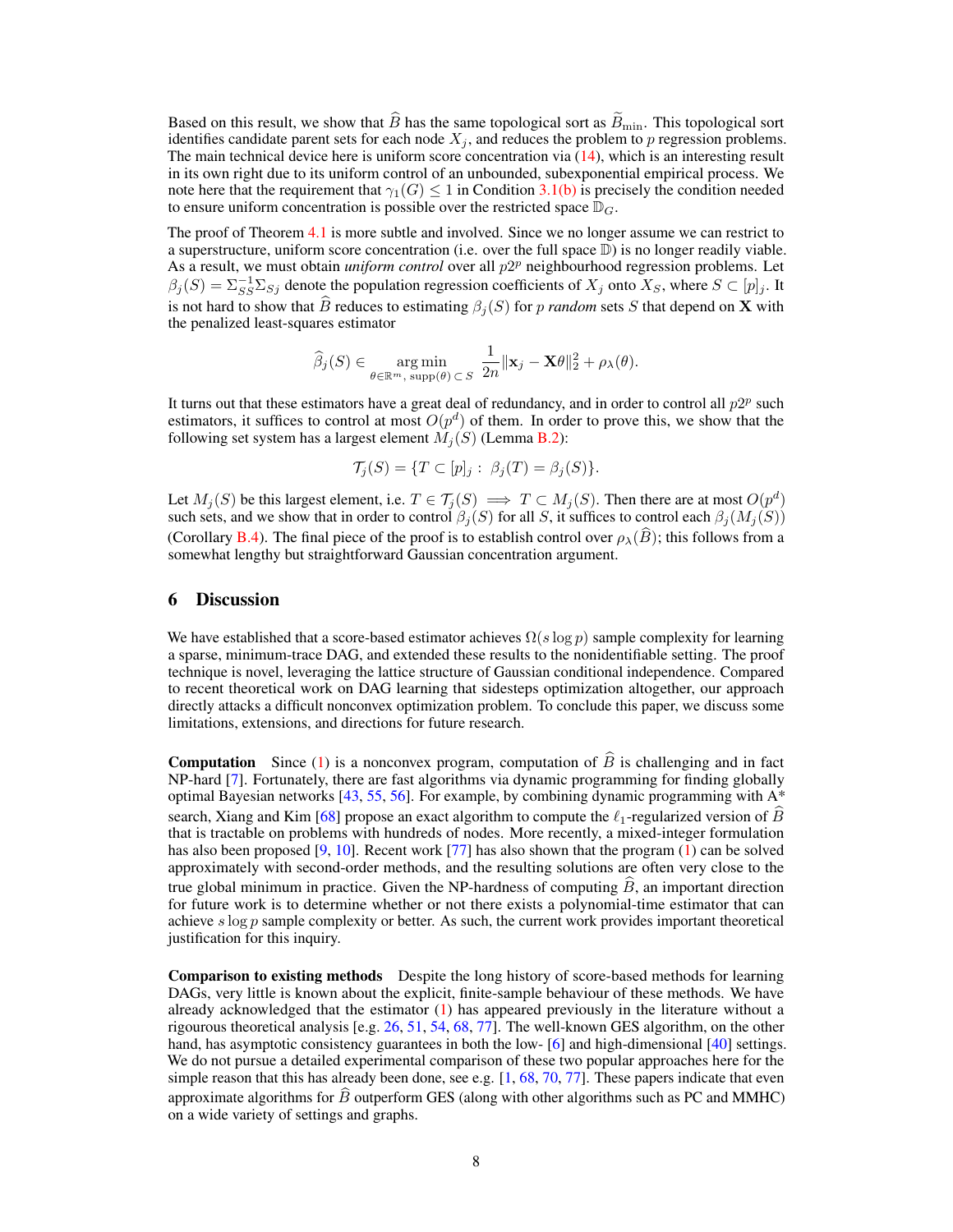Comparison to nonconvex models in ML Much of the interest in the current work stems not only from providing explicit finite-sample guarantees for the DAG learning problem, but also from its analysis of a highly nonconvex optimization problem. For this reason, it is worth comparing our results with recent work on nonconvex models in the ML literature [\[5,](#page-8-9) [8,](#page-8-10) [13,](#page-8-1) [14,](#page-8-2) [16,](#page-9-1) [18,](#page-9-2) [19,](#page-9-7) [28](#page-9-8)[–30,](#page-9-9) [33,](#page-10-11) [38,](#page-10-12) [58,](#page-11-2) [60\]](#page-11-14). In particular, we note the spate of recent papers on so-called "benign nonconvexity", which is the idea that although a problem may be nonconvex, its geometry is such that the nonconvexity is not a practical issue. Conditions ensuring this include the Polyak-Lojasiewicz condition [\[32\]](#page-9-12), restricted strong convexity [\[36\]](#page-10-2), and "strict" or "rideable" saddle points [\[17,](#page-9-13) [59\]](#page-11-18). Unfortunately, this approach of benign nonconvexity does not apply to optimizing [\(1\)](#page-1-0) since this problem is easily shown to violate these properties, and in particular, there exist local minima that are not global. While this may seem discouraging, we note that recent work [\[77\]](#page-12-1) has shown that second-order algorithms often find the global minimum in practice. We leave it to future work to study this behaviour in more detail.

## Acknowledgments

We thank the anonymous reviewers for their feedback. The authors acknowledge the support of the NSF via IIS-1546098.

## References

- <span id="page-8-4"></span>[1] B. Aragam and Q. Zhou. Concave penalized estimation of sparse Gaussian Bayesian networks. *Journal of Machine Learning Research*, 16:2273–2328, 2015.
- <span id="page-8-12"></span>[2] B. Aragam, A. A. Amini, and Q. Zhou. Learning directed acyclic graphs with penalized neighbourhood regression. arXiv:1511.08963, 2015. URL [https://arxiv.org/abs/1511.](https://arxiv.org/abs/1511.08963) [08963](https://arxiv.org/abs/1511.08963).
- <span id="page-8-8"></span>[3] B. Aragam, J. Gu, and Q. Zhou. Learning large-scale bayesian networks with the sparsebn package. *To appear, Journal of Statistical Software*, arXiv:1703.04025, 2017.
- [4] P. J. Bickel, Y. Ritov, and A. B. Tsybakov. Simultaneous analysis of Lasso and Dantzig selector. *Annals of Statistics*, 37(4):1705–1732, 2009.
- <span id="page-8-9"></span>[5] A. Brutzkus and A. Globerson. Globally optimal gradient descent for a convnet with gaussian inputs. *arXiv preprint arXiv:1702.07966*, 2017.
- <span id="page-8-3"></span>[6] D. M. Chickering. Optimal structure identification with greedy search. *Journal of Machine Learning Research*, 3:507–554, 2003.
- <span id="page-8-5"></span>[7] D. M. Chickering, D. Heckerman, and C. Meek. Large-sample learning of Bayesian networks is NP-hard. *Journal of Machine Learning Research*, 5:1287–1330, 2004.
- <span id="page-8-10"></span>[8] A. Choromanska, M. Henaff, M. Mathieu, G. B. Arous, and Y. LeCun. The loss surfaces of multilayer networks. In *Artificial Intelligence and Statistics*, pages 192–204, 2015.
- <span id="page-8-6"></span>[9] J. Cussens. Bayesian network learning with cutting planes. *arXiv preprint arXiv:1202.3713*, 2012.
- <span id="page-8-7"></span>[10] J. Cussens, D. Haws, and M. Studeny. Polyhedral aspects of score equivalence in bayesian network structure learning. *Mathematical Programming*, 164(1-2):285–324, 2017.
- <span id="page-8-0"></span>[11] F. Doshi-Velez and B. Kim. Towards a rigorous science of interpretable machine learning. *arXiv preprint arXiv:1702.08608*, 2017.
- <span id="page-8-11"></span>[12] M. Drton, W. Chen, and Y. S. Wang. On causal discovery with equal variance assumption. *arXiv preprint arXiv:1807.03419*, 2018.
- <span id="page-8-1"></span>[13] S. S. Du, J. D. Lee, and Y. Tian. When is a convolutional filter easy to learn? *arXiv preprint arXiv:1709.06129*, 2017.
- <span id="page-8-2"></span>[14] S. S. Du, J. D. Lee, Y. Tian, B. Poczos, and A. Singh. Gradient descent learns one-hidden-layer cnn: Don't be afraid of spurious local minima. *arXiv preprint arXiv:1712.00779*, 2017.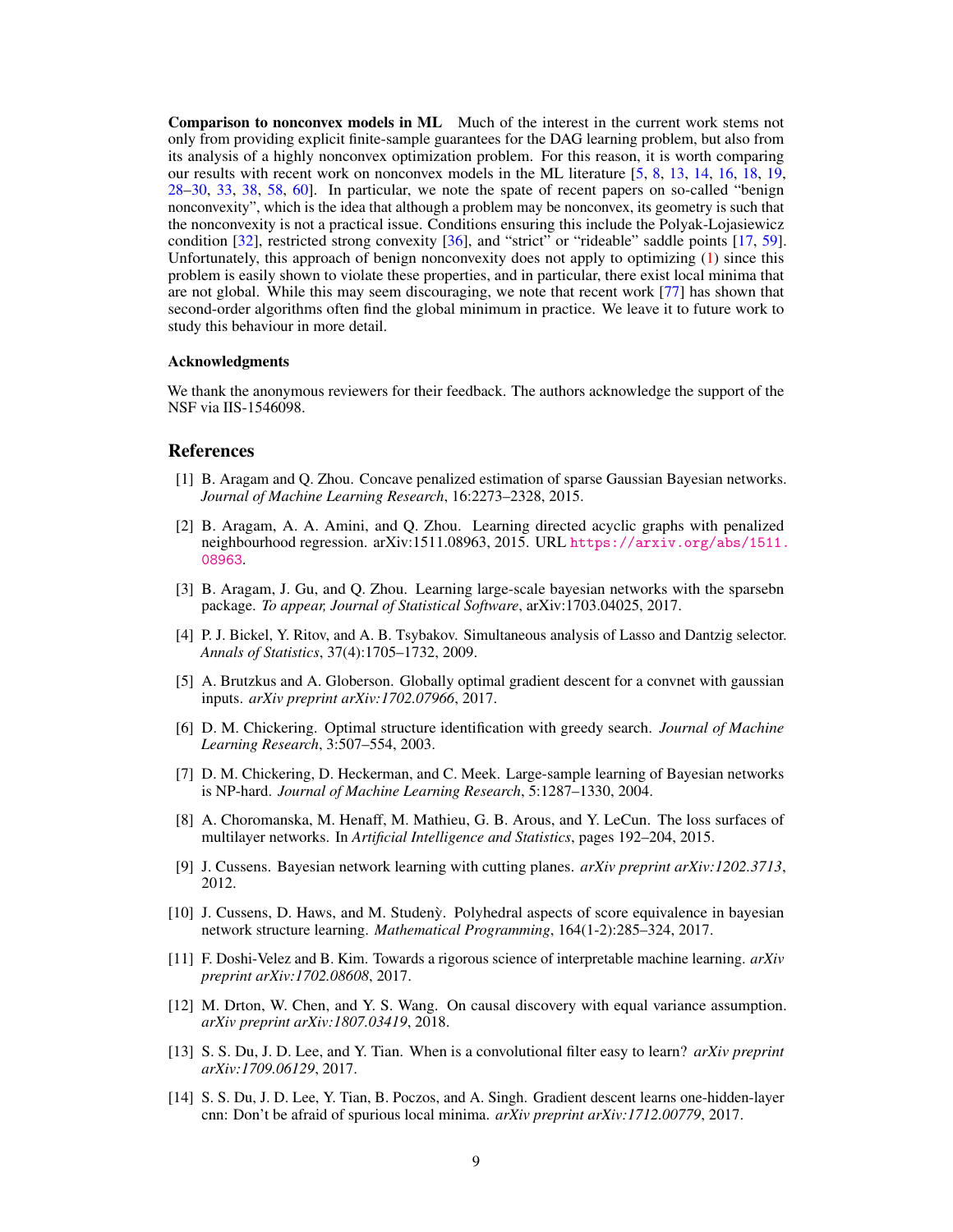- <span id="page-9-0"></span>[15] R. J. Evans. Model selection and local geometry. *arXiv preprint arXiv:1801.08364*, 2018.
- <span id="page-9-1"></span>[16] R. Ge and T. Ma. On the optimization landscape of tensor decompositions. In *Advances in Neural Information Processing Systems*, pages 3653–3663, 2017.
- <span id="page-9-13"></span>[17] R. Ge, F. Huang, C. Jin, and Y. Yuan. Escaping from saddle points—online stochastic gradient for tensor decomposition. In *Conference on Learning Theory*, pages 797–842, 2015.
- <span id="page-9-2"></span>[18] R. Ge, F. Huang, C. Jin, and Y. Yuan. Escaping from saddle points — online stochastic gradient for tensor decomposition. In P. Grünwald, E. Hazan, and S. Kale, editors, *Proceedings of The 28th Conference on Learning Theory*, volume 40 of *Proceedings of Machine Learning Research*, pages 797–842, Paris, France, 03–06 Jul 2015. PMLR. URL [http://proceedings.mlr.](http://proceedings.mlr.press/v40/Ge15.html) [press/v40/Ge15.html](http://proceedings.mlr.press/v40/Ge15.html).
- <span id="page-9-7"></span>[19] R. Ge, J. D. Lee, and T. Ma. Matrix completion has no spurious local minimum. In *Advances in Neural Information Processing Systems*, pages 2973–2981, 2016.
- <span id="page-9-10"></span>[20] D. Geiger and D. Heckerman. Parameter priors for directed acyclic graphical models and the characterization of several probability distributions. *Annals of Statistics*, 30:1412–1440, 2002.
- <span id="page-9-5"></span>[21] A. Ghoshal and J. Honorio. Learning identifiable gaussian bayesian networks in polynomial time and sample complexity. 03 2017. URL <https://arxiv.org/abs/1703.01196>.
- [22] A. Ghoshal and J. Honorio. Information-theoretic limits of Bayesian network structure learning. In A. Singh and J. Zhu, editors, *Proceedings of the 20th International Conference on Artificial Intelligence and Statistics*, volume 54 of *Proceedings of Machine Learning Research*, pages 767–775, Fort Lauderdale, FL, USA, 20–22 Apr 2017. PMLR. URL [http://proceedings.](http://proceedings.mlr.press/v54/ghoshal17a.html) [mlr.press/v54/ghoshal17a.html](http://proceedings.mlr.press/v54/ghoshal17a.html).
- <span id="page-9-6"></span>[23] A. Ghoshal and J. Honorio. Learning linear structural equation models in polynomial time and sample complexity. 07 2017. URL <https://arxiv.org/abs/1707.04673>.
- [24] Y. Gordon. On Milman's inequality and random subspaces which escape through a mesh in R*<sup>n</sup>*. *Geometric Aspects of Functional Analysis*, pages 84–106, 1988.
- <span id="page-9-3"></span>[25] J. Gu, F. Fu, and Q. Zhou. Penalized estimation of directed acyclic graphs from discrete data. *Statistics and Computing*, DOI: 10.1007/s11222-018-9801-y, 2018.
- <span id="page-9-4"></span>[26] S. W. Han, G. Chen, M.-S. Cheon, and H. Zhong. Estimation of directed acyclic graphs through two-stage adaptive lasso for gene network inference. *Journal of the American Statistical Association*, 111(515):1004–1019, 2016.
- [27] J. Huang, P. Breheny, and S. Ma. A selective review of group selection in high-dimensional models. *Statistical science: a review journal of the Institute of Mathematical Statistics*, 27(4), 2012.
- <span id="page-9-8"></span>[28] C. Jin, Y. Zhang, S. Balakrishnan, M. Wainwright, and M. Jordan. Local maxima in the likelihood of gaussian mixture models: Structural results and algorithmic consequences. pages 4123–4131, 2016. URL [https://www.scopus.com/inward/record.uri?eid=2-s2.](https://www.scopus.com/inward/record.uri?eid=2-s2.0-85019182259&partnerID=40&md5=ffefd6d85c791c4ea475d149cb372d52) [0-85019182259&partnerID=40&md5=ffefd6d85c791c4ea475d149cb372d52](https://www.scopus.com/inward/record.uri?eid=2-s2.0-85019182259&partnerID=40&md5=ffefd6d85c791c4ea475d149cb372d52). cited By 3.
- [29] C. Jin, R. Ge, P. Netrapalli, S. M. Kakade, and M. I. Jordan. How to escape saddle points efficiently. *arXiv preprint arXiv:1703.00887*, 2017.
- <span id="page-9-9"></span>[30] C. Jin, L. T. Liu, R. Ge, and M. I. Jordan. Minimizing Nonconvex Population Risk from Rough Empirical Risk. *ArXiv e-prints*, Mar. 2018.
- <span id="page-9-11"></span>[31] M. Kalisch and P. Bühlmann. Estimating high-dimensional directed acyclic graphs with the PC-algorithm. *Journal of Machine Learning Research*, 8:613–636, 2007.
- <span id="page-9-12"></span>[32] H. Karimi, J. Nutini, and M. Schmidt. Linear convergence of gradient and proximal-gradient methods under the Polyak-Łojasiewicz condition. *ECML*, 2016.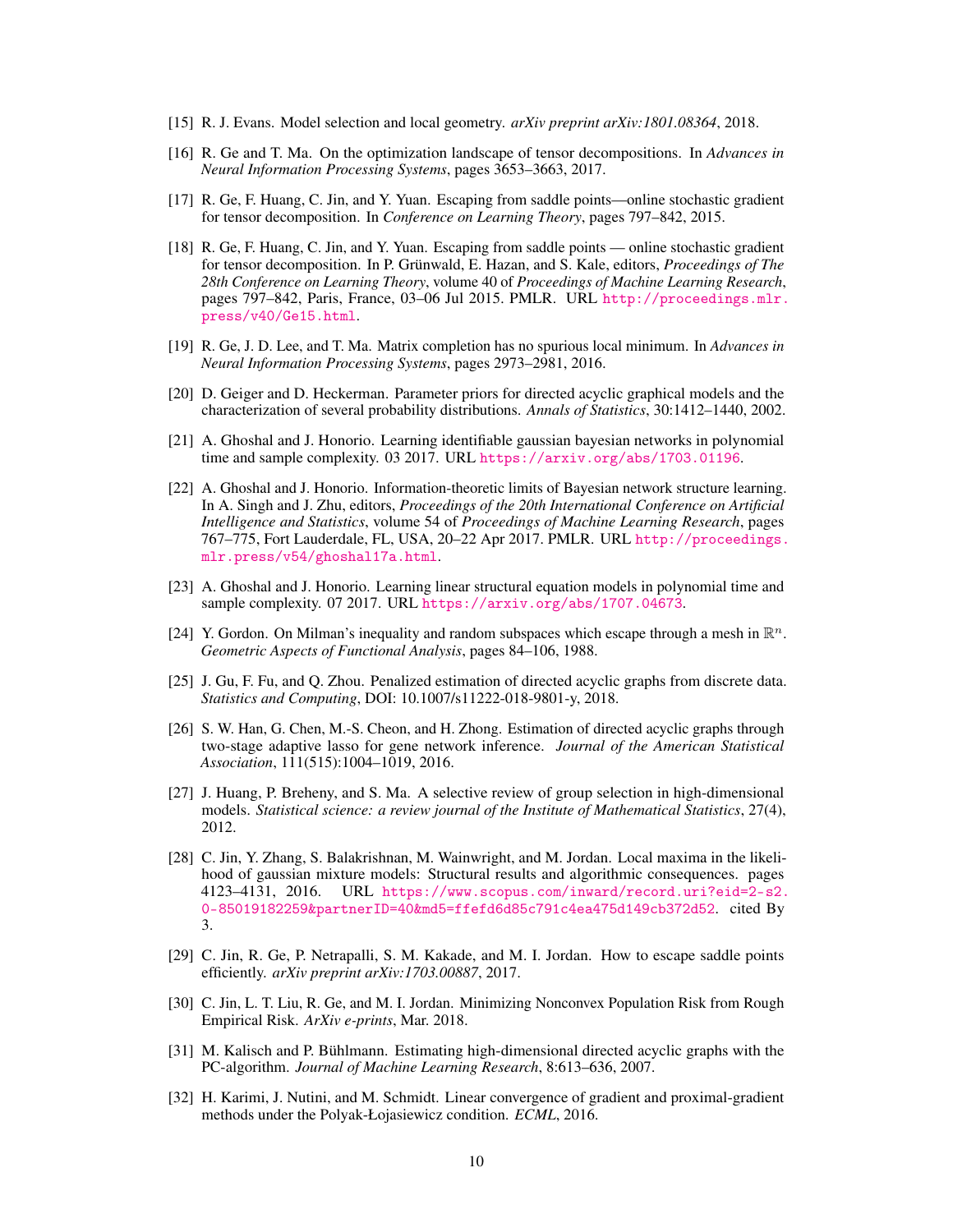- <span id="page-10-11"></span>[33] K. Kawaguchi. Deep learning without poor local minima. In *Advances in Neural Information Processing Systems*, pages 586–594, 2016.
- <span id="page-10-10"></span>[34] S. Lin, C. Uhler, B. Sturmfels, and P. Bühlmann. Hypersurfaces and their singularities in partial correlation testing. *Foundations of Computational Mathematics*, 14(5):1079–1116, 2014.
- <span id="page-10-8"></span>[35] P.-L. Loh and P. Bühlmann. High-dimensional learning of linear causal networks via inverse covariance estimation. *Journal of Machine Learning Research*, 15:3065–3105, 2014.
- <span id="page-10-2"></span>[36] P.-L. Loh and M. J. Wainwright. Support recovery without incoherence: A case for nonconvex regularization. *arXiv preprint arXiv:1412.5632*, 2014.
- <span id="page-10-3"></span>[37] P.-L. Loh and M. J. Wainwright. Regularized *M*-estimators with nonconvexity: Statistical and algorithmic theory for local optima. *Journal of Machine Learning Research*, 16:559–616, 2015.
- <span id="page-10-12"></span>[38] S. Mei, Y. Bai, and A. Montanari. The landscape of empirical risk for nonconvex losses. *The Annals of Statistics*, 46(6A):2747–2774, 2018.
- <span id="page-10-16"></span>[39] N. Meinshausen and P. Bühlmann. High-dimensional graphs and variable selection with the Lasso. *Annals of Statistics*, 34(3):1436–1462, 2006.
- <span id="page-10-4"></span>[40] P. Nandy, A. Hauser, and M. H. Maathuis. High-dimensional consistency in score-based and hybrid structure learning. *arXiv preprint arXiv:1507.02608*, 2018.
- <span id="page-10-0"></span>[41] A. Nicholson, F. Cozman, M. Velikova, J. T. van Scheltinga, P. J. Lucas, and M. Spaanderman. Applications of bayesian networks exploiting causal functional relationships in bayesian network modelling for personalised healthcare. *International Journal of Approximate Reasoning*, 55 (1):59 – 73, 2014. ISSN 0888-613X. doi: http://dx.doi.org/10.1016/j.ijar.2013.03.016. URL <http://www.sciencedirect.com/science/article/pii/S0888613X13000777>.
- <span id="page-10-14"></span>[42] S. Ordyniak and S. Szeider. Parameterized complexity results for exact bayesian network structure learning. *Journal of Artificial Intelligence Research*, 46:263–302, 2013.
- <span id="page-10-6"></span>[43] S. Ott and S. Miyano. Finding optimal gene networks using biological constraints. *Genome Informatics*, 14:124–133, 2003.
- <span id="page-10-7"></span>[44] S. Ott, S. Imoto, and S. Miyano. Finding optimal models for small gene networks. In *Pacific symposium on biocomputing*, volume 9, pages 557–567. Citeseer, 2004.
- <span id="page-10-17"></span>[45] G. Park and G. Raskutti. Learning quadratic variance function (qvf) dag models via overdispersion scoring (ods). 04 2017. URL <https://arxiv.org/abs/1704.08783>.
- <span id="page-10-15"></span>[46] E. Perrier, S. Imoto, and S. Miyano. Finding optimal bayesian network given a super-structure. *Journal of Machine Learning Research*, 9(Oct):2251–2286, 2008.
- <span id="page-10-13"></span>[47] J. Peters and P. Bühlmann. Identifiability of Gaussian structural equation models with equal error variances. *Biometrika*, 101(1):219–228, 2013.
- [48] G. Raskutti, M. J. Wainwright, and B. Yu. Restricted eigenvalue properties for correlated Gaussian designs. *Journal of Machine Learning Research*, 11:2241–2259, 2010.
- [49] G. Raskutti, M. J. Wainwright, and B. Yu. Minimax rates of estimation for high-dimensional linear regression over `*q*-balls. *Information Theory, IEEE Transactions on*, 57(10):6976–6994, 2011.
- <span id="page-10-1"></span>[50] A. D. Sanford and I. A. Moosa. A bayesian network structure for operational risk modelling in structured finance operations. *Journal of the Operational Research Society*, 63(4):431–444, 2012.
- <span id="page-10-5"></span>[51] M. Schmidt, A. Niculescu-Mizil, and K. Murphy. Learning graphical model structure using L1-regularization paths. In *AAAI*, volume 7, pages 1278–1283, 2007.
- <span id="page-10-9"></span>[52] S. Shimizu, P. O. Hoyer, A. Hyvärinen, and A. Kerminen. A linear non-Gaussian acyclic model for causal discovery. *Journal of Machine Learning Research*, 7:2003–2030, 2006.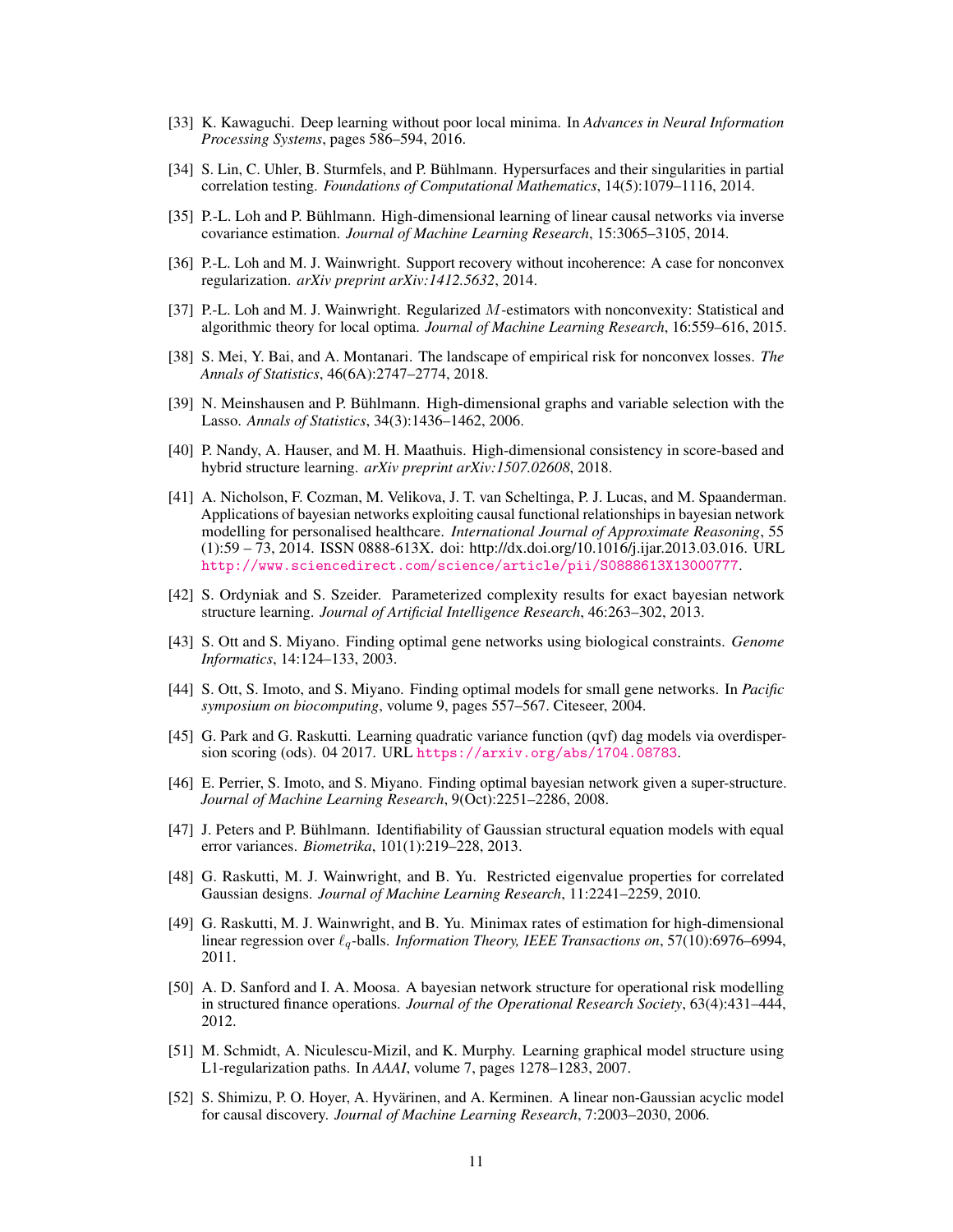- <span id="page-11-12"></span>[53] S. Shimizu, T. Inazumi, Y. Sogawa, A. Hyvärinen, Y. Kawahara, T. Washio, P. O. Hoyer, and K. Bollen. Directlingam: A direct method for learning a linear non-gaussian structural equation model. *Journal of Machine Learning Research*, 12:1225–1248, 2011.
- <span id="page-11-5"></span>[54] A. Shojaie and G. Michailidis. Penalized likelihood methods for estimation of sparse highdimensional directed acyclic graphs. *Biometrika*, 97(3):519–538, 2010.
- <span id="page-11-8"></span>[55] T. Silander and P. Myllymaki. A simple approach for finding the globally optimal bayesian network structure. In *Proceedings of the 22nd Conference on Uncertainty in Artificial Intelligence*, 2006.
- <span id="page-11-9"></span>[56] A. P. Singh and A. W. Moore. Finding optimal bayesian networks by dynamic programming. 2005.
- <span id="page-11-7"></span>[57] P. Spirtes and C. Glymour. An algorithm for fast recovery of sparse causal graphs. *Social Science Computer Review*, 9(1):62–72, 1991.
- <span id="page-11-2"></span>[58] J. Sun, Q. Qu, and J. Wright. Complete dictionary recovery using nonconvex optimization. In *Proceedings of the 32nd International Conference on Machine Learning (ICML-15)*, pages 2351–2360, 2015.
- <span id="page-11-18"></span>[59] J. Sun, Q. Qu, and J. Wright. When are nonconvex problems not scary? *arXiv preprint arXiv:1510.06096*, 2015.
- <span id="page-11-14"></span>[60] J. Sun, Q. Qu, and J. Wright. A geometric analysis of phase retrieval. In *Information Theory (ISIT), 2016 IEEE International Symposium on*, pages 2379–2383. IEEE, 2016.
- <span id="page-11-3"></span>[61] C. Uhler, G. Raskutti, P. Bühlmann, and B. Yu. Geometry of the faithfulness assumption in causal inference. *Annals of Statistics*, 41(2):436–463, 2013.
- <span id="page-11-10"></span>[62] S. van de Geer and P. Bühlmann.  $\ell_0$ -penalized maximum likelihood for sparse directed acyclic graphs. *Annals of Statistics*, 41(2):536–567, 2013.
- <span id="page-11-15"></span>[63] S. van de Geer et al. On the uniform convergence of empirical norms and inner products, with application to causal inference. *Electronic Journal of Statistics*, 8:543–574, 2014.
- <span id="page-11-0"></span>[64] K. R. Varshney, P. Khanduri, P. Sharma, S. Zhang, and P. K. Varshney. Why interpretability in machine learning? an answer using distributed detection and data fusion theory. *arXiv preprint arXiv:1806.09710*, 2018.
- <span id="page-11-1"></span>[65] S. Wachter, B. Mittelstadt, and C. Russell. Counterfactual explanations without opening the black box: Automated decisions and the gdpr. 2017.
- <span id="page-11-16"></span>[66] M. J. Wainwright. Sharp thresholds for high-dimensional and noisy sparsity recovery usingconstrained quadratic programming (Lasso). *Information Theory, IEEE Transactions on*, 55(5): 2183–2202, 2009.
- <span id="page-11-11"></span>[67] Y. S. Wang and M. Drton. High-dimensional causal discovery under non-gaussianity. 03 2018. URL <https://arxiv.org/pdf/1803.11273>.
- <span id="page-11-6"></span>[68] J. Xiang and S. Kim. A\* Lasso for learning a sparse Bayesian network structure for continuous variables. In *Advances in Neural Information Processing Systems*, pages 2418–2426, 2013.
- <span id="page-11-17"></span>[69] E. Yang, P. Ravikumar, G. I. Allen, and Z. Liu. Graphical models via univariate exponential family distributions. *Journal of Machine Learning Research*, 16:3813–3847, 2015.
- <span id="page-11-4"></span>[70] Q. Ye, A. A. Amini, and Q. Zhou. Optimizing regularized cholesky score for order-based learning of bayesian networks. *arXiv preprint arXiv:1904.12360*, 2019.
- <span id="page-11-13"></span>[71] Y. Yuan, X. Shen, W. Pan, and Z. Wang. Constrained likelihood for reconstructing a directed acyclic gaussian graph. *Biometrika*, 106(1):109–125, 2018.